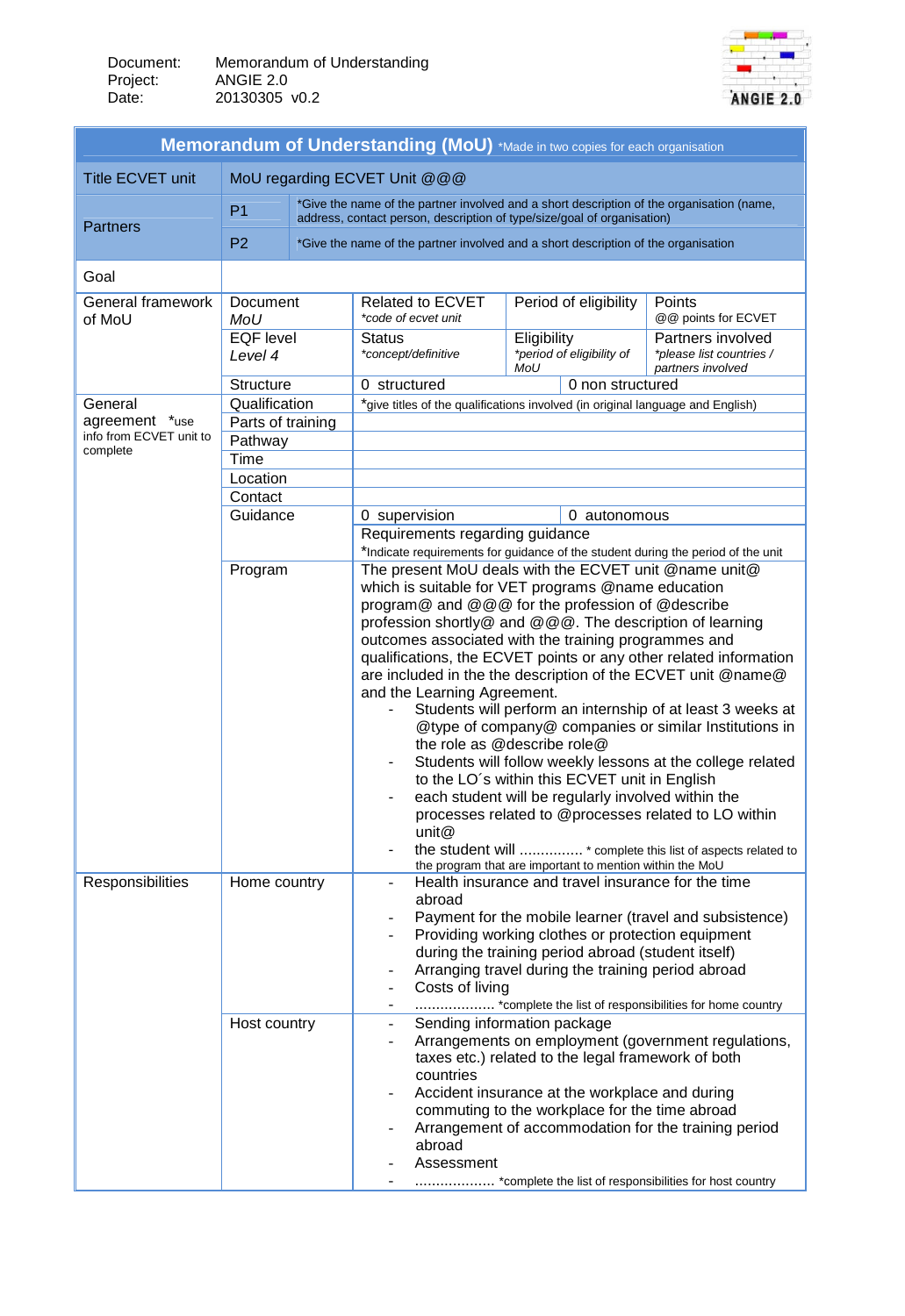| Document: | Memorandum of Understanding |
|-----------|-----------------------------|
| Project:  | ANGIE 2.0                   |
| Date:     | 20130305 v0.2               |



| Collaboration     | Within this agreement it is agreed between the institutions as follows:                                                                                                                                 |                                                                                                                                                  |  |  |  |  |  |
|-------------------|---------------------------------------------------------------------------------------------------------------------------------------------------------------------------------------------------------|--------------------------------------------------------------------------------------------------------------------------------------------------|--|--|--|--|--|
| agreement         | to realize cooperation between the educational functions                                                                                                                                                |                                                                                                                                                  |  |  |  |  |  |
|                   | to recognize special cooperation between staff members and students in                                                                                                                                  |                                                                                                                                                  |  |  |  |  |  |
|                   | both institutions                                                                                                                                                                                       |                                                                                                                                                  |  |  |  |  |  |
|                   | to encourage cooperation between the staff members of institutions and to                                                                                                                               |                                                                                                                                                  |  |  |  |  |  |
|                   | offer support for their exchanges                                                                                                                                                                       |                                                                                                                                                  |  |  |  |  |  |
|                   |                                                                                                                                                                                                         | to explore other areas where both institutions will benefit from cooperation                                                                     |  |  |  |  |  |
|                   |                                                                                                                                                                                                         | both institutions accept student's work activities and studies in the other                                                                      |  |  |  |  |  |
|                   | institute or on the job learning within local companies                                                                                                                                                 |                                                                                                                                                  |  |  |  |  |  |
|                   | charge                                                                                                                                                                                                  | both institutions offer studies to each other's students free of tuition or other                                                                |  |  |  |  |  |
|                   | both institutions will further develop the established ECVET units                                                                                                                                      |                                                                                                                                                  |  |  |  |  |  |
|                   |                                                                                                                                                                                                         | both institutions agree to inform their students and staff members of the                                                                        |  |  |  |  |  |
|                   | many opportunities at institutions and student's future.                                                                                                                                                |                                                                                                                                                  |  |  |  |  |  |
|                   |                                                                                                                                                                                                         | *complete the list of aspects of the collaboration agreement that are important                                                                  |  |  |  |  |  |
| Quality assurance | The host (VET school and practical company) will assure the following minimum                                                                                                                           |                                                                                                                                                  |  |  |  |  |  |
|                   | quality-standards during the mobility period:                                                                                                                                                           |                                                                                                                                                  |  |  |  |  |  |
|                   |                                                                                                                                                                                                         | 1. The host organisation provides a safe training environment for the mobile                                                                     |  |  |  |  |  |
|                   | learner in which he/she can develop and learn;                                                                                                                                                          |                                                                                                                                                  |  |  |  |  |  |
|                   | 2.                                                                                                                                                                                                      | The host organisation takes into consideration the level of competence                                                                           |  |  |  |  |  |
|                   |                                                                                                                                                                                                         | development of the mobile learner (the years of training/work experience);                                                                       |  |  |  |  |  |
|                   | 3.                                                                                                                                                                                                      | The host organisation allows enough time, room, means and resources for                                                                          |  |  |  |  |  |
|                   | the training and coaching the mobile learner;                                                                                                                                                           |                                                                                                                                                  |  |  |  |  |  |
|                   | 4.                                                                                                                                                                                                      | The mobile learner can practise (when necessary under guidance) the daily                                                                        |  |  |  |  |  |
|                   | company activities in relation to the education of the student;                                                                                                                                         |                                                                                                                                                  |  |  |  |  |  |
|                   | 5.                                                                                                                                                                                                      | The host organisation appoints a person who will be the representative of                                                                        |  |  |  |  |  |
|                   | the working place, coaching and supervising the mobile learner;                                                                                                                                         |                                                                                                                                                  |  |  |  |  |  |
|                   | 6.                                                                                                                                                                                                      | The host organisation provides a detailed programme/plan including an                                                                            |  |  |  |  |  |
|                   |                                                                                                                                                                                                         | introduction programme, evaluation interviews with the mobile learner on<br>the progress of the placement and the final assessment of the mobile |  |  |  |  |  |
|                   | learner;                                                                                                                                                                                                |                                                                                                                                                  |  |  |  |  |  |
|                   | 7.                                                                                                                                                                                                      | The host organisation cooperates with the sending organisation and makes                                                                         |  |  |  |  |  |
|                   |                                                                                                                                                                                                         |                                                                                                                                                  |  |  |  |  |  |
|                   | the appropriate training agreements as described further on in the Learning<br>Agreement;                                                                                                               |                                                                                                                                                  |  |  |  |  |  |
|                   |                                                                                                                                                                                                         | 8. The host organisation gives the necessary information on the conditions and                                                                   |  |  |  |  |  |
|                   |                                                                                                                                                                                                         | equipment concerning the work itself and the work environment (in case the                                                                       |  |  |  |  |  |
|                   |                                                                                                                                                                                                         | hosting organisation is a company) and concerning the training to be                                                                             |  |  |  |  |  |
|                   | attended (in case the hosting organisation is a training institute).                                                                                                                                    |                                                                                                                                                  |  |  |  |  |  |
|                   | 9. A representative of the host organisation, on behalf of the sending                                                                                                                                  |                                                                                                                                                  |  |  |  |  |  |
|                   |                                                                                                                                                                                                         | organisation, monitors and evaluates the achievement of the learning                                                                             |  |  |  |  |  |
|                   | objectives.                                                                                                                                                                                             |                                                                                                                                                  |  |  |  |  |  |
|                   | 10. The learner works under the supervision and responsibility of the host                                                                                                                              |                                                                                                                                                  |  |  |  |  |  |
|                   | organisation, following the specific working hours.                                                                                                                                                     |                                                                                                                                                  |  |  |  |  |  |
|                   | 11. The learner fulfils the tasks that are part of the agreed training plan.<br>12. The learner follows the discipline and working / schools hours, and respects                                        |                                                                                                                                                  |  |  |  |  |  |
|                   |                                                                                                                                                                                                         |                                                                                                                                                  |  |  |  |  |  |
|                   | the rules in force and legal provisions concerning professional<br>confidentiality.                                                                                                                     |                                                                                                                                                  |  |  |  |  |  |
|                   | 13.  *complete the list of quality assurance aspects that are important                                                                                                                                 |                                                                                                                                                  |  |  |  |  |  |
| Assessment        | *Give a clear description of the way the learning outcomes will be assessed. See ad9 ECVET unit                                                                                                         |                                                                                                                                                  |  |  |  |  |  |
| Validation        |                                                                                                                                                                                                         |                                                                                                                                                  |  |  |  |  |  |
| Recognition       | *Give a clear description of the way the learning outcomes will be validated. See ad10 ECVET unit<br>*Give a clear description of the way the learning outcomes will be recognized. See ad10 ECVET unit |                                                                                                                                                  |  |  |  |  |  |
| Annexes           |                                                                                                                                                                                                         |                                                                                                                                                  |  |  |  |  |  |
| Signature         |                                                                                                                                                                                                         | The signatories confirm the accuracy of all statements made on this form and agree                                                               |  |  |  |  |  |
|                   | to all principles and articles expressed therein.                                                                                                                                                       |                                                                                                                                                  |  |  |  |  |  |
|                   | Partner 1                                                                                                                                                                                               | Partner <sub>2</sub>                                                                                                                             |  |  |  |  |  |
|                   | Name:<br>----------------------------                                                                                                                                                                   | Name:<br>-----------------------                                                                                                                 |  |  |  |  |  |
|                   | Position:<br>------------------------------                                                                                                                                                             | Position:                                                                                                                                        |  |  |  |  |  |
|                   | Signature:<br>                                                                                                                                                                                          | Signature:<br>---------------------                                                                                                              |  |  |  |  |  |
|                   | Date:<br>--------------------------                                                                                                                                                                     | Date:                                                                                                                                            |  |  |  |  |  |
|                   | Place:                                                                                                                                                                                                  | Place:                                                                                                                                           |  |  |  |  |  |
|                   | Stamp:                                                                                                                                                                                                  | Stamp:                                                                                                                                           |  |  |  |  |  |